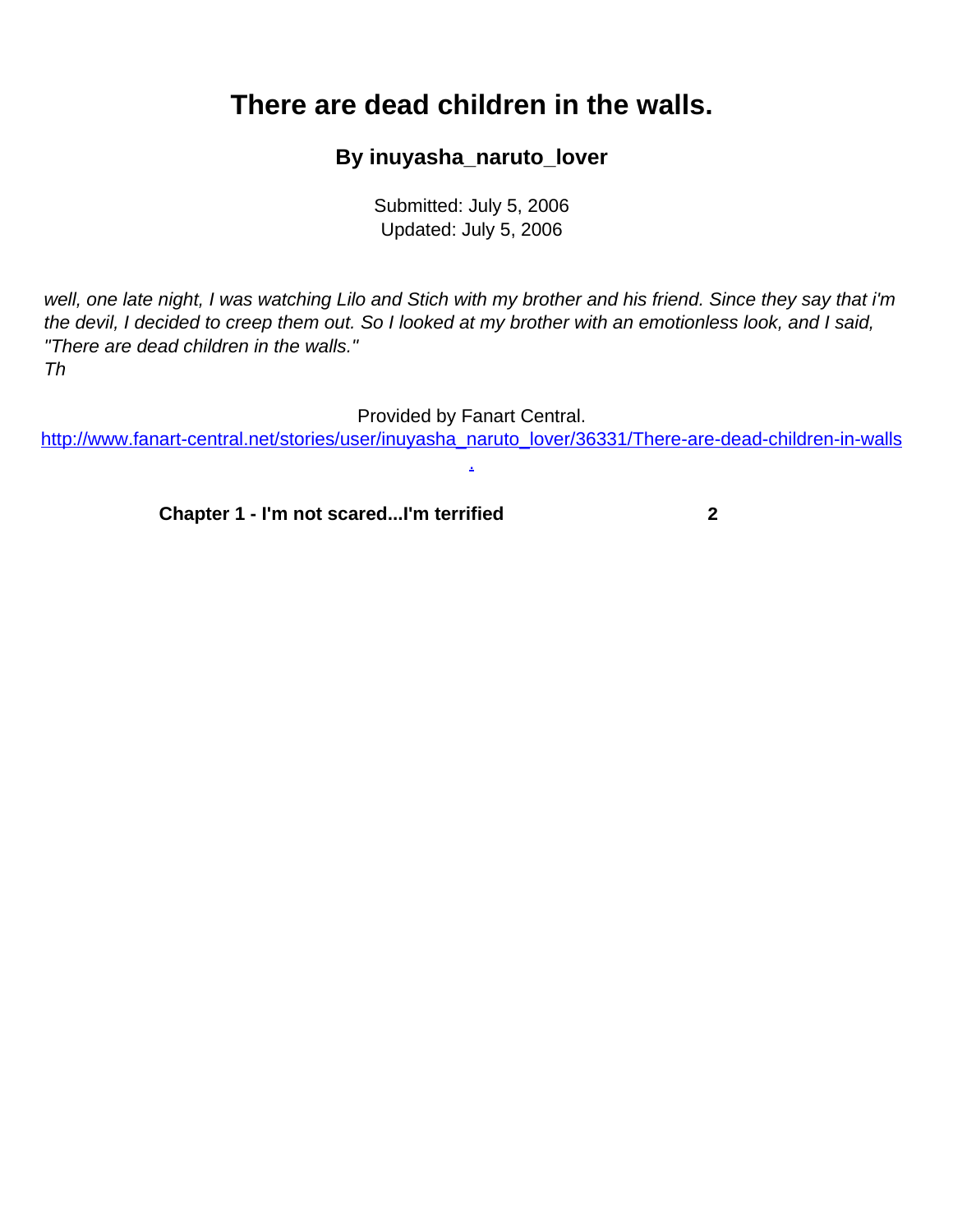## **1 - I'm not scared...I'm terrified**

<span id="page-1-0"></span>I stared at my so called ''friends'' with fear. I looked over at a big, creaky, rickety house. I gulped.

"A-are you sure?" I asked one last time, giving my friends a quick glance.

"Yes!" one of my friends, Amy cried. She smirked. "Or are you chicken?" As she said this, my two other friends made clucking noises and flapped their arms around.

My cheeks turned red and I arched my eyebrows. "Of course not!"

"Then go in," said my other friend, Alyssa. Amy and my 3rd friend, Amanda, gave me a push towards the haunted house. I stopped them.

"Stop it!" I snapped. "I can go in on my own." I looked away from them and gulped again. My feet slowly made their way up to the steps. With each step, the boards make a large creaking noise. I reached for the knob cautiously. I turned it and the door normally. I looked inside. It looked like a normal house. I stepped inside and smiled.

"This isn''t scary at all," I said to myself, walking through the living room. As I was walking, I suddenly slipped.

"AAAHH!" I screamed as I fell to the floor with a loud thump. I looked at what had made me slipped.

Something that was..red. I touched it.. and sticky.. I smelled it..

It was only ketchup.

I smirked and got up. Nothing scary about ketchup. I walked some more. In the living room, a bat and a spider came down on me. I flicked at them and they went swinging around the room. I laughed.

Cheap plastic toys. The owner probaly bought them at the corner shop.

In a dark hall, a mummy came out of the wall.

"Hm.." I said, taking off a piece of the wrapping that was on it. "This fellow seems to be wrapped in toilet paper." I chuckled once more. I wasn''t scared of this.

I walked into one of the rooms. There was a severed head with something yellow on the top that looked like...

"Noodles," I said to myself, taking some and eating it. "MMM, look, I''m eating brains! Hahaha! Some haunted house this turned out to be." I walked out of the room and onwards through the house. Through it, a bunch of cheap toys and pranks sprang out at me. But I wasn''t scared.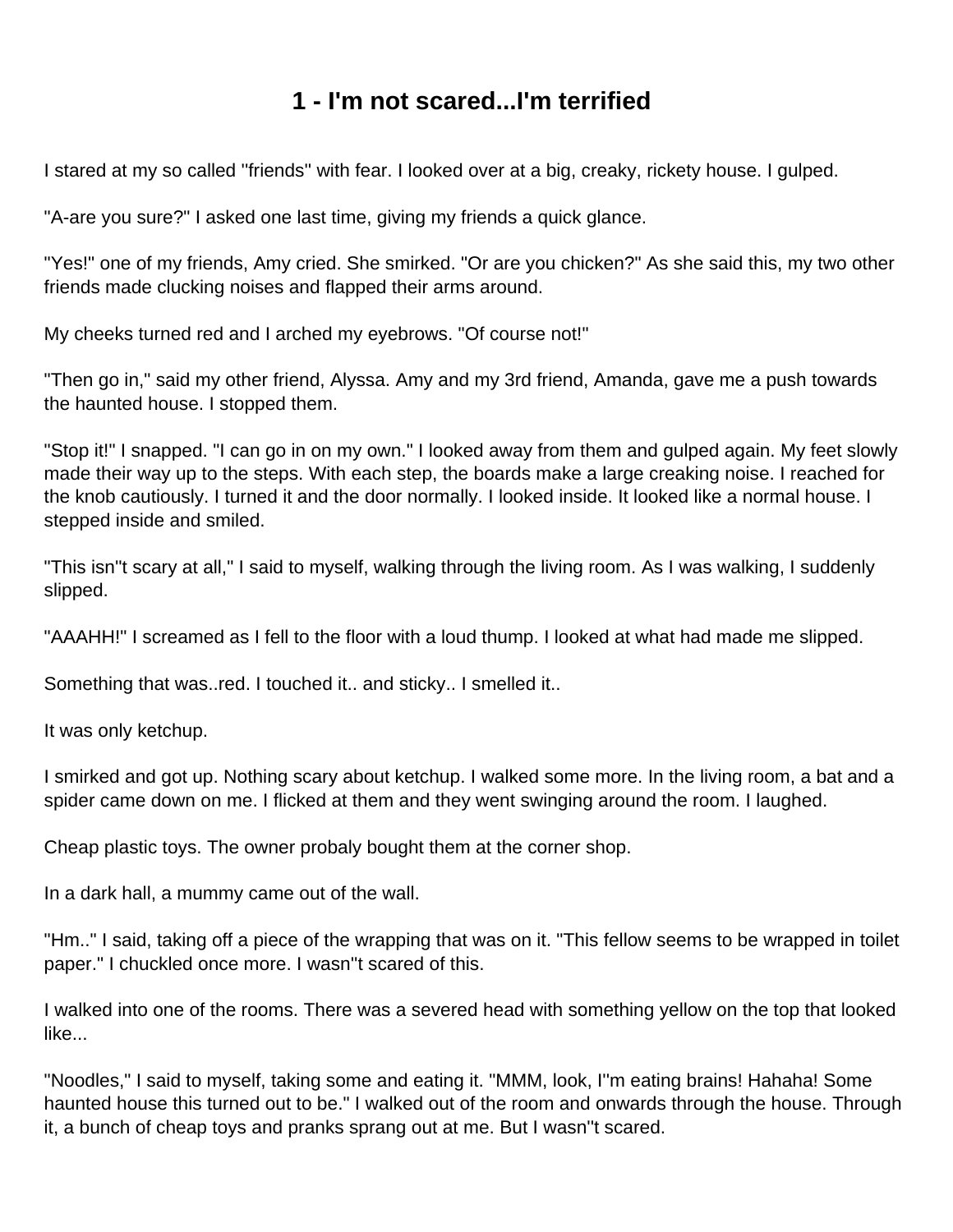About an hour later, I made it to the back room. There was an old man holding a bowl full of giant chocolate bars.

"Well well," the man said, grinning a smile that showed some missing teeth. "You''re the first kid who actually got all the way here."

"No offense old man," I said slowly, eyeing the curtain that was behind him. "But, it wasn''t really scary."

"Well, that''s because you didn''t make it to the haunted house yet," the man said, still bearing the grin. But this time, it looked more sinister.

I stepped back uneasily. "What do you mean?"

"There''s no need to be scared, m''girl," the man said softly, taking hold of the curtain. He handed me a chocolate bar. "I''m just saying that it''s actually over here."

I grabbed the chocolate bar and slowly walked toward the curtain. The old man suddenly gave me a great push. I fell into the darkness of the curtain. I looked up to see-

Just a small child.

But she didn''t look like any ordinary child. Her eyes almost looked black. She was wearing one of those old little girl dresses. In her arms was a...headless teddy bear.

"Um, hi," I greeted carefully, trying not to seem rude. I put on a smile. The girl looked up at me. Her eyes were black!

"There''s dead children in the walls," she said in a quiet, emotionless voice. Just as my smile came, it was gone.

"Uh-what?" I asked silently looking around the walls. The girl looked around at the walls aimlessly. Suddenly, the walls started to bulg out.

"What the heck is going on here?!" I cried, stumbling back towards the curtain. I tugged at the curtain, but it wouldn''t budge.

"You can''t escape."

I glared over at the young girl as the walls came out even furthur. "What?"

"You will join us now."

As she said this, I was engulfed by little children''s arms and screaming faces. Now, I wasn''t scared.

\*\*\*